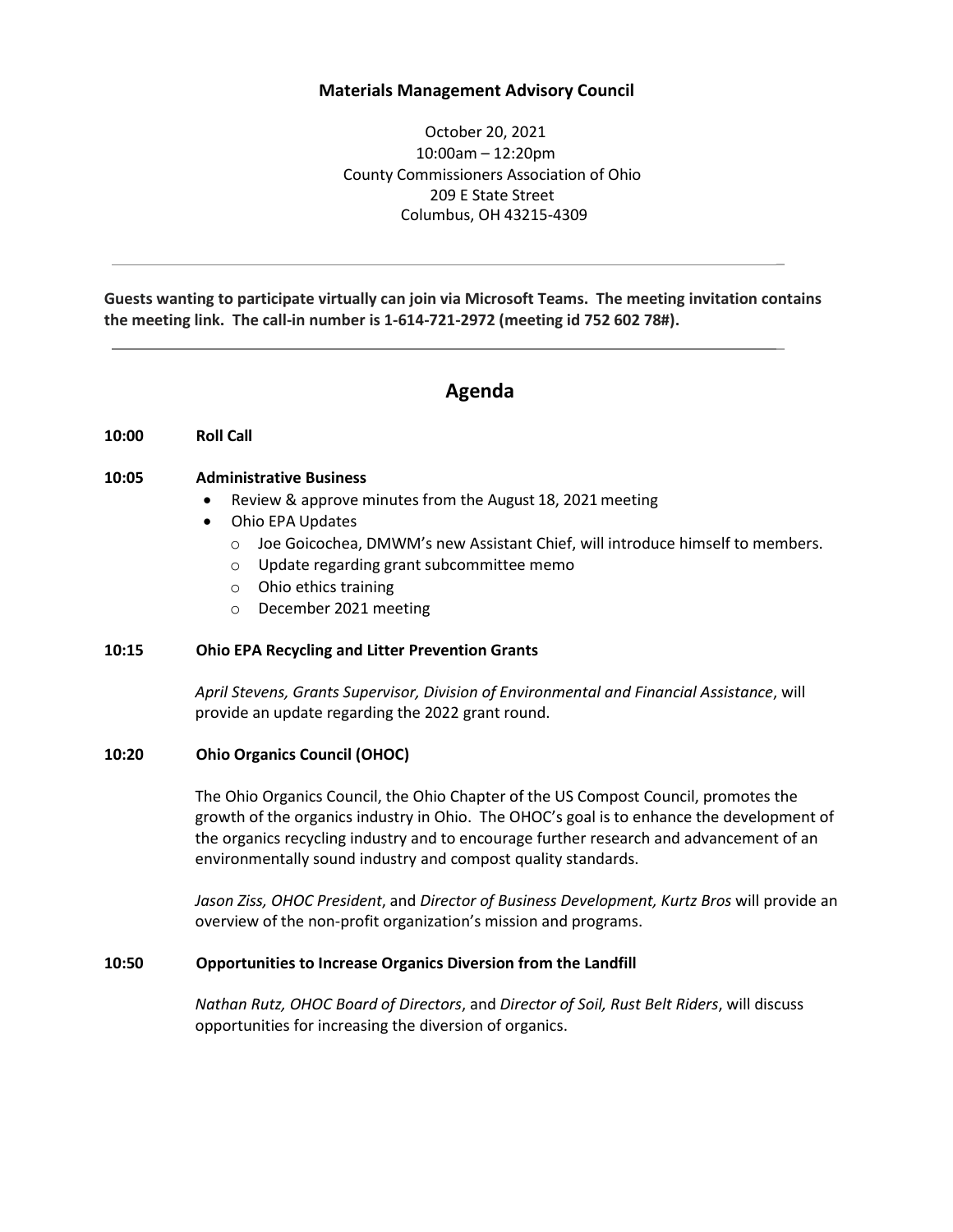# **11:10 Managing Household Hazardous Waste in Ohio**

Currently, Ohio lacks a statewide infrastructure for residents to manage their household waste. The result is that significant household hazardous waste is disposed in landfills. Ohio EPA staff recently discussed the issue Laurie Stevenson, Director of Ohio EPA.

*Ernie Stall, Environmental Specialist 3*, will frame the issue by delivering the presentation he gave to Director Stevenson. *Marcie Kress, Executive Director, ReWorks*, will follow up with an overview of how ReWorks provides residents with the opportunity to manage household hazardous waste.

## **11:40 Vinyl Recycling**

*Eric Cotterman, Product Installation Trainer, Cornerstone Building Brands*, will provide an overview of the Northeast Ohio Vinyl Siding Coalition and its efforts to further the recycling of vinyl siding.

## **11:55 2021 Legislative Report**

MMAC is required to annually provide Ohio's General Assembly with a report summarizing Council's activities during the report year. Members will discuss the report and decide whether to approve it.

### **12:05 Public Comment Period**

See instructions under 'Information for Guests'

### **12:20 Adjourn**

Guests, please RSVP to Ernie Stall at [ernest.stall@epa.ohio.gov.](mailto:ernest.stall@epa.ohio.gov) In your RSVP, please indicate whether you will attend in person or virtually. Ernie will forward the meeting invite when he receives your RSVP.

Meeting materials will be posted at [www.epa.ohio.gov/dmwm/home/mmac.aspx](http://www.epa.ohio.gov/dmwm/home/mmac.aspx) prior to each meeting. Please direct any questions to Ernie Stall.

# *Parking:*

CCAO has very limited parking. There is a metered surface lot at 189 State Street [\(Parking Lot 010\).](https://www.google.com/maps/dir/Parking+Lot+010,+189+E+State+St,+Columbus,+OH+43215/@39.960649,-82.9972437,17z/data=!4m8!4m7!1m0!1m5!1m1!1s0x88388f336ca2c7a9:0x6fb5cbeda1972c6f!2m2!1d-82.995055!2d39.960649) The [Columbus Commons Main Garage](https://www.google.com/maps/dir/39.9611755,-82.9987942/columbus+commons+main+garage/@39.9588418,-83.0000624,17z/data=!3m1!4b1!4m9!4m8!1m1!4e1!1m5!1m1!1s0x88388f3656a0c6bd:0x792e2e4b04d6d5ce!2m2!1d-82.998142!2d39.9565409) is about .5 mile away at 55 E. Rich Street. There is also metered street parking in the area.

# *Information for guests:*

*Please note that Ohio EPA will record this meeting and post it online.*

Ohio EPA will moderate the session and requires that guests participate as follows:

To better facilitate MMAC business during the meeting, guests will have time during a public comment period at the end of the meeting to address Council. Guests can comment verbally only during that time.

For guests attending in person, notify Jeff Montavon that you wish to comment. For guests attending